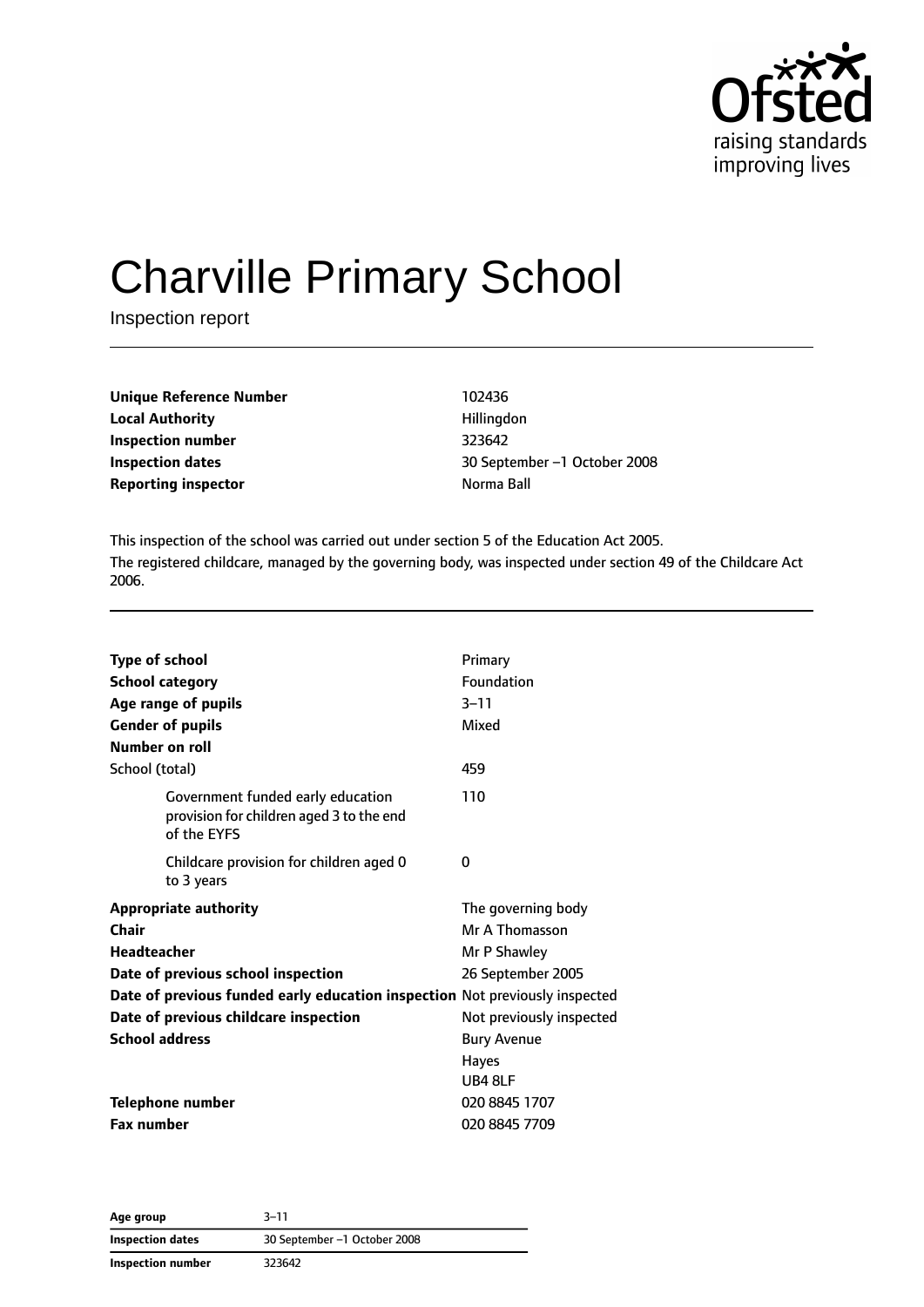.

<sup>©</sup> Crown copyright 2008

Website: www.ofsted.gov.uk

This document may be reproduced in whole or in part for non-commercial educational purposes, provided that the information quoted is reproduced without adaptation and the source and date of publication are stated.

Further copies of this report are obtainable from the school. Under the Education Act 2005, the school must provide a copy of this report free of charge to certain categories of people. A charge not exceeding the full cost of reproduction may be made for any other copies supplied.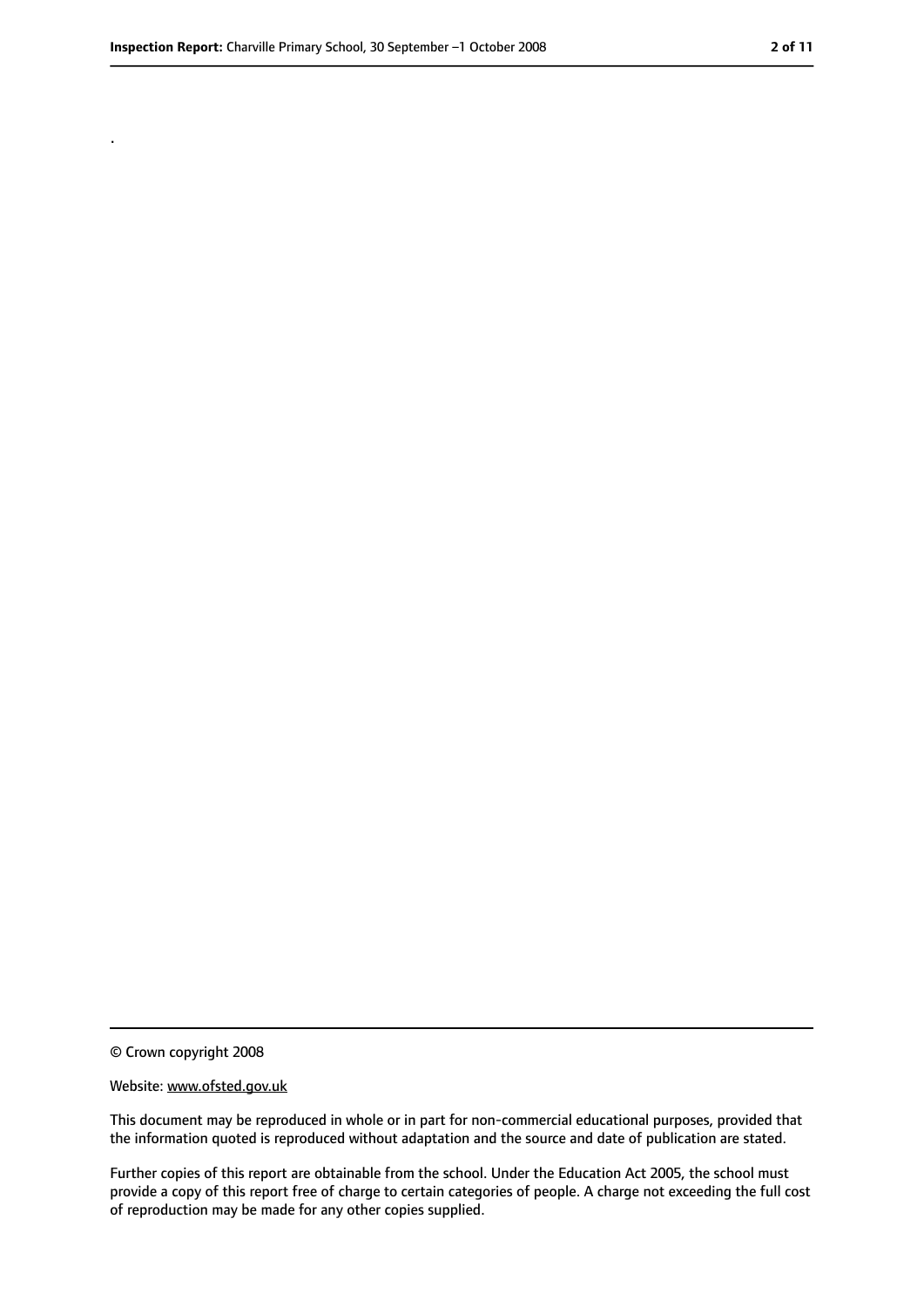### **Introduction**

The inspection was carried out by three Additional Inspectors.

#### **Description of the school**

Charville is a large primary school. The proportion of pupils from ethnic minority backgrounds is very high and a significant number of these pupils are at an early stage of learning English. The proportion of pupils with learning difficulties and/or disabilities is above average and encompasses a broad range of needs including dyslexia, autistic spectrum disorders and multi sensory impairment. The number of pupils eligible for free school meals is above average. A higher than average number of pupils leave or join the school at different times of the year. The school provides Early Years Foundation Stage (EYFS) provision for children in the Nursery and Reception. The school holds Healthy Schools, Investors in Families, Investors in People, Activemark and International School Awards.

#### **Key for inspection grades**

| Outstanding  |
|--------------|
|              |
| Satisfactory |
| Inadequate   |
|              |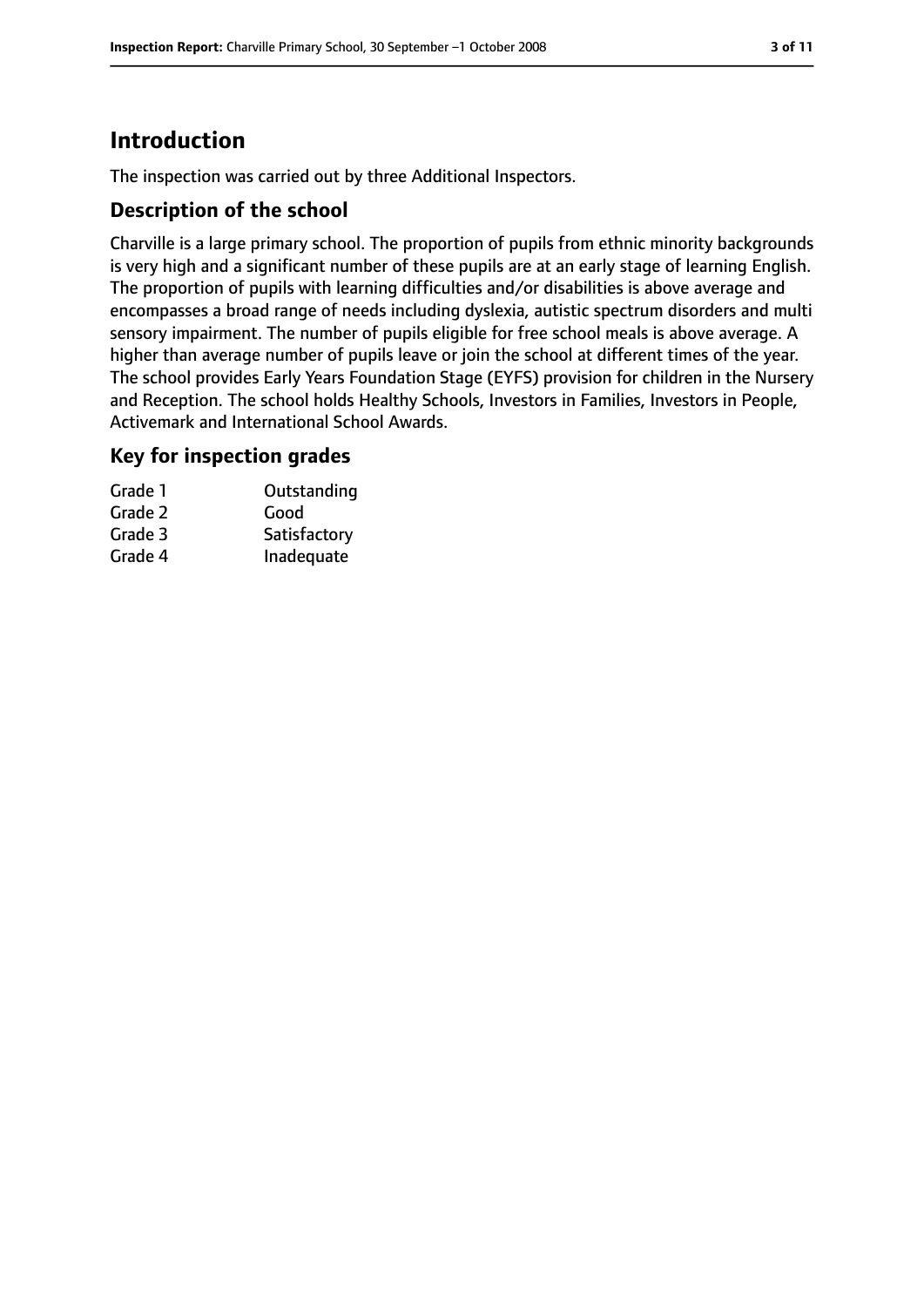### **Overall effectiveness of the school**

#### **Grade: 2**

Charville is a good school. The school is a harmonious community. Pupils flourish academically and socially in the happy atmosphere where pupils show mutual respect for each other and value the different cultures from which they come. Outstanding features of the school are the excellent care provided for pupils, augmented by extensive and extremely effective links with outside agencies. The school promotes very well the outstanding personal development of all pupils. Parents and pupils hold the school in high regard. One parent wrote, 'My daughter has made good progress and the support network is excellent'. A Year 6 pupil said everyone thought that their school was, 'Friendly and enthusiastic'. Pupils' good achievement and their extremely good personal development set a good foundation for the next stage of their education.

Strong leadership and management have ensured allstaff work as an enthusiastic and committed team. The headteacher provides outstanding leadership working in close partnership with his deputy. There is a culture of self-reflection and improvement amongst staff, especially focused on improving teaching and learning. Careful monitoring of the school's work ensures the correct identification of any pupil underachievement and the prompt introduction of appropriate support. New initiatives to raise standards are showing early signs of success. In particular, there is a constant focus on helping pupils to make even better progress through further improving the quality of teaching. Teaching is good overall but has some inconsistencies, notably where newly qualified teachers are still developing their skills. Governors know the school well and offer challenge and support in equal measures. The school is not complacent, and recognises there is still more work to do to improve standards and achievement. The capacity for improvement is good.

All pupils achieve well. At the end of Year 6 pupils reach standards that are broadly average. This represents good progress in light of the low attainment on entry. Standards vary year on year because some pupils in all year groups leave and new ones join the school. A high proportion of the pupils who join the school are at the early stages of learning English. All pupils receive excellent care and support so settle quickly and gain confidence. Pupils value the targets they have to give them clear goals in literacy and numeracy and academic guidance is very good.

Throughout the school, pupils' personal development is excellent. They have a clear understanding of how to stay healthy and safe. Relationships at all levels are very strong and as a result pupils are confident to seek help when they need it. Pupils feel safe and know that their views are valued. They respect the behaviour code and meet the high expectations of good behaviour set for them as shown by the decrease in exclusions. Pupils achieve well because of the good quality of teaching they receive, but the school is not complacent and is seeking to improve the quality of teaching even more. The good curriculum helps motivate the pupils and this is reflected in their enthusiastic approach to lessons. Pupils know their learning targets that guide them as to how to improve. However, whilst pupils' work is marked regularly, it does not consistently inform pupils how and where they can improve their work and so make better progress, especially those able pupils who find learning easy.

#### **Effectiveness of the Early Years Foundation Stage**

#### **Grade: 2**

Children make a good start to their learning in Early Years Foundation Stage (EYFS) because of good teaching and the encouragement they receive to develop their learning skills. Good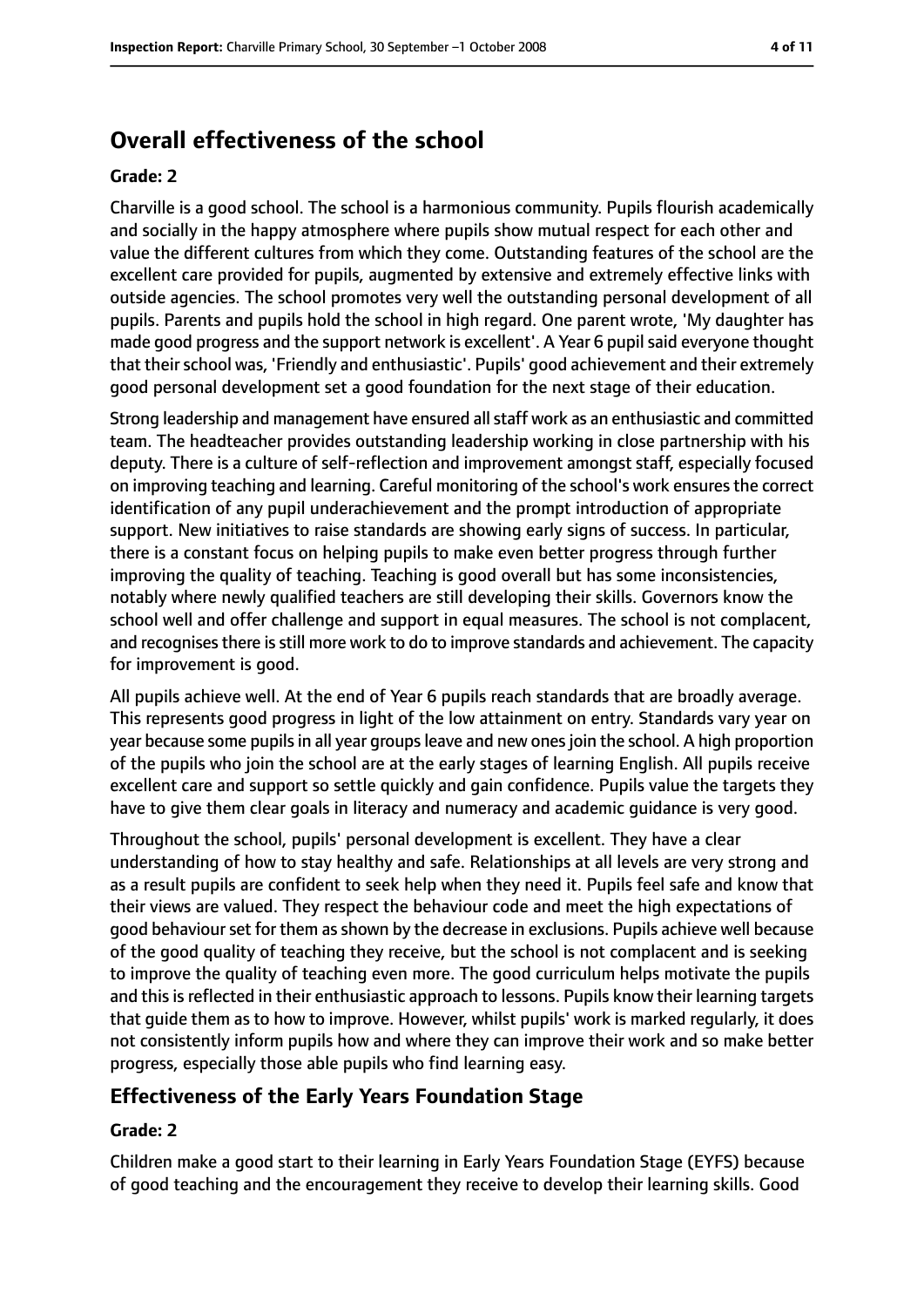routines are established so children settle quickly and feel safe and cared for. On entry to Nursery and Reception, their skills and abilities are very much lower than expected and many children are new to learning English. They achieve well, especially in developing their language and communication skills. Calculating and number skills, however, remain low. Assessment of the progress children make across all areas of their learning is not consistent enough to obtain a clear view of children's strengths and weaknesses. It is much better in focused activities, directed by staff, than when the children participate in independent activities such as those aimed at the physical development of children. A well-planned curriculum ensures all children have a broad range of learning experiences both indoors and outside the classroom. Good links with parents begin with home visits. Staff work well to ensure that parents are kept closely involved in their children's development. A new EYFS leader and new staff are beginning to establish a sound working partnership.

#### **What the school should do to improve further**

- Improve achievement throughout the school by ensuring that, in marking, all pupils have a clear understanding of what they can do to improve their work, especially higher attaining pupils.
- Raise the quality of teaching further so that a greater proportion is of the highest quality.
- Ensure a closer check is kept on children's development in EYFS by sharpening assessment and monitoring procedures.

### **Achievement and standards**

#### **Grade: 2**

Pupils make good progress during their time in the school and this includes pupils with learning difficulties and those from ethnic groups. Building on the good foundation laid in EYFS, pupils make good progress in Years 1 and 2 especially in developing their numeracy skills. Good progress continues and at the end of Year 6 standards are broadly average when compared nationally. Attainment is not better because in every year group a number of pupils leave and new pupils join the school. New pupils make good progress because they are very well supported and monitored. However, their standards are not as high as those pupils who benefit from six years in the school. Recent initiatives to improve writing, especially creative writing, and mathematics in Years 3 to 6 are showing clear signs of success. Progress in lessons was judged as good during the inspection.

### **Personal development and well-being**

#### **Grade: 1**

Pupils take genuine pride in their school and recognise that it provides for them great care and many interesting activities. Attendance is good and a firm policy is discouraging holidays in term time. Pupils behave exceptionally well in lessons and show real enthusiasm for their work. Their excellent personal development, including very positive attitudes to work, contributes significantly to the good levels of academic achievement. There is a culture of respect in the school, which embraces all pupils and adults. This is very evident in lessons when all pupils contribute enthusiastically and listen carefully to the views of others. Pupils know they have an important part to play in their school community. They show this in the diligence with which they undertake responsibilities and in the work of the school council. Pupils' spiritual, moral, social and cultural development is outstanding and enriched by a broad range of experiences, such as a very moving Ramadan assembly seen during the inspection.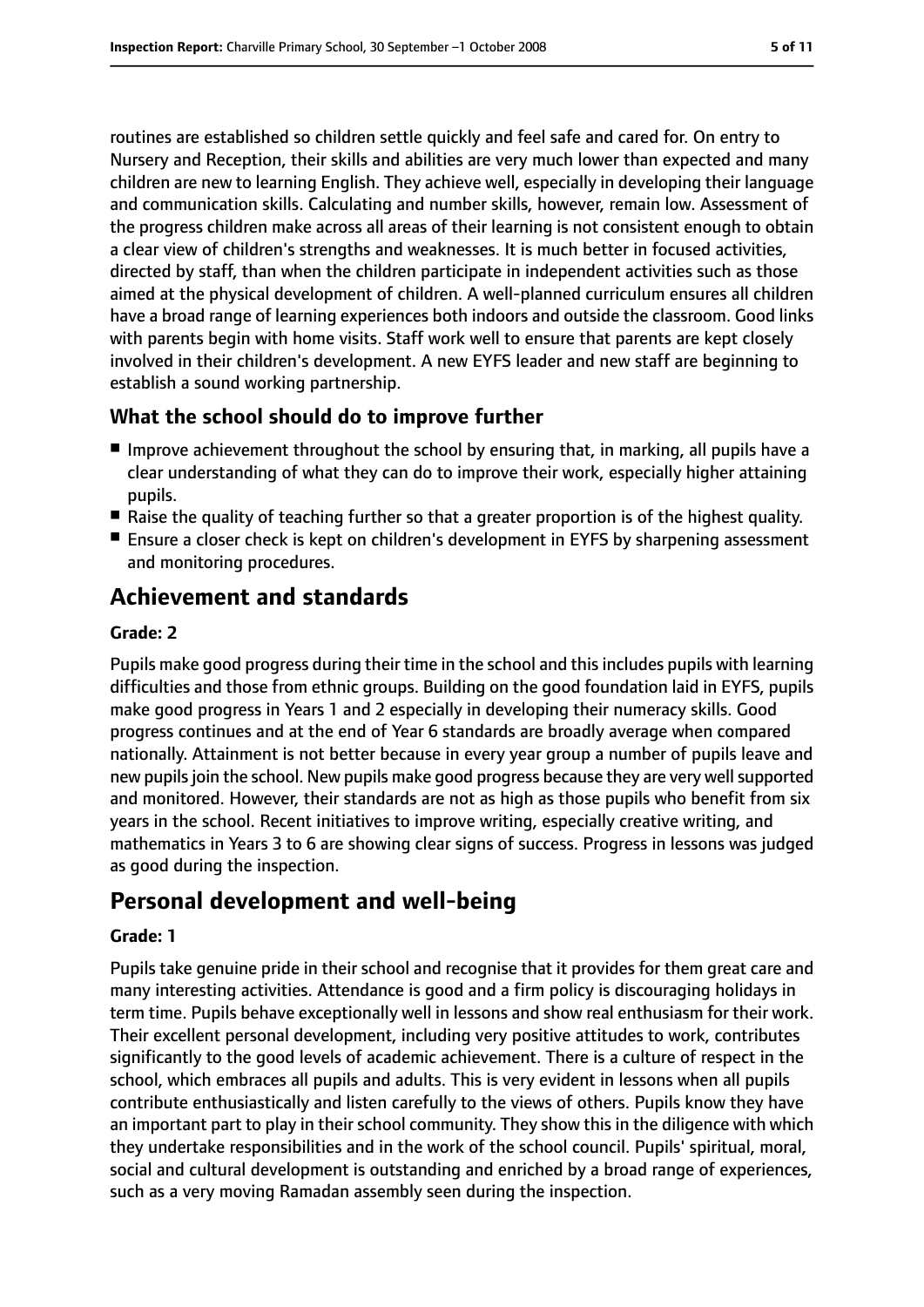### **Quality of provision**

#### **Teaching and learning**

#### **Grade: 2**

In most lessons, teaching is well planned with a range of interesting activities so pupils enjoy learning, listen attentively and work hard. Teachers encourage lively discussions and explore pupils' understanding by careful questioning. Teachers and support staff work in year teams to plan future lessons, including activities structured for different ability groups based on careful assessment of progress. However, the use of planning is inconsistent resulting in a few lessons that are less interesting, of slower pace and not sufficiently challenging for all pupils. Pupils have clear targets to move their learning forward and they find these helpful. However, valuable opportunities are missed in teachers' marking to note improvement points that help identify how pupils' work can be improved. Learning support assistants work in very close partnership with class teachers ensuring that pupils with learning difficulties or English as an additional language make good progress.

#### **Curriculum and other activities**

#### **Grade: 2**

The curriculum meets the needs of all pupils well. Interesting and valuable links developed between subjects make learning more interesting. The school provides a stimulating and attractive learning environment with good curriculum displays. Pupils with learning difficulties and/or disabilities and those at an early stage of learning English benefit from a sensitive and very well structured range of programmes, both social and subject related, tailored to their individual needs. The school is currently developing an equally well-planned range of extension programmes for pupils of higher ability. An area the school has identified for improvement is in providing further opportunities for pupils to learn about a broader range of faiths with more visits to places of worship. Well-attended clubs, visits out of school and visitors extend learning well. Extending classroom learning, for example when a local resident came to talk to older pupils about his wartime experiences, brings the curriculum alive and motivates pupils well.

#### **Care, guidance and support**

#### **Grade: 1**

Parents value the very high quality pastoral care given by staff. Extremely well developed links with a range of external agencies extend the excellent care provided by the school, for example in the sensitive use of social services support. Procedures for child protection and pupils' safety are robust. Pupils feel confident that they can seek help when they need it and one said, 'Our teachers really want to help us'. Pupils' guidance in their learning is also good because efficient use is made of assessment information to set effective learning targets for pupils. Pupils said they find their targets helpful and discuss them regularly with their class teachers. Especially carefully organised is the support for pupils who enter the school at different times. Their needs are assessed quickly and very effective support ensuresthey gain confidence and learning skills quickly.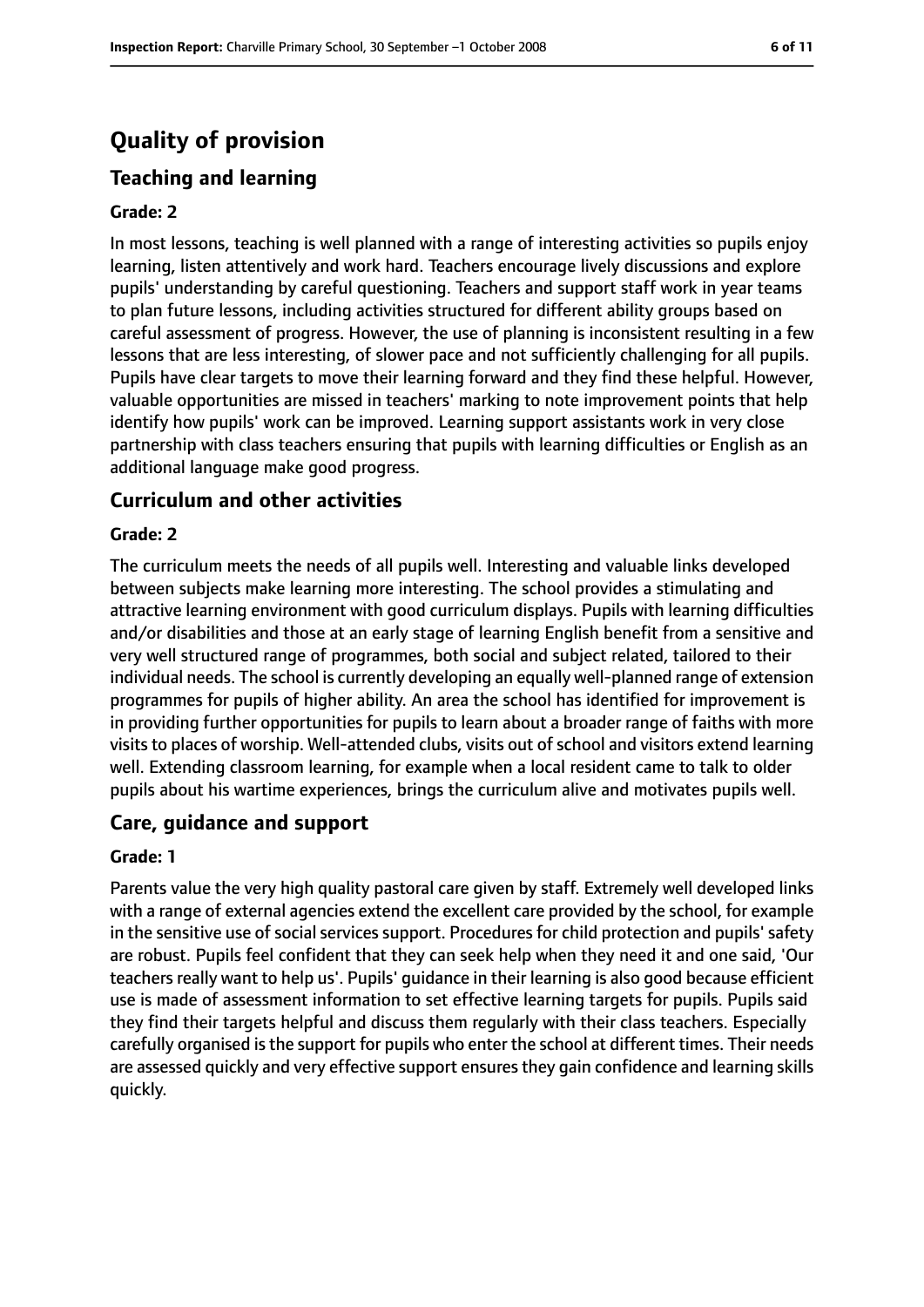#### **Leadership and management**

#### **Grade: 2**

The headteacher and his deputy provide inspirational leadership. Staff are committed to promoting improvement in all areas of the school's work. The innovative creation of management teams ensures that all staff, both experienced and newly qualified, are fully involved in monitoring and gaining skills in promoting improvement. The systems for monitoring by these teams is still developing but signs are that they are becoming increasingly effective, as shown in the recent improvement in older pupils' writing. Regular evaluation of provision and standards ensures that accurate and very appropriate issues for development are identified. The school manages the challenges of higher than average pupil mobility well so that all pupils, including those who find learning difficult or have English as an additional language, make progress in line with other pupils in the school. The school is at the heart of its local community but also provides pupils with a national and global perspective. Governors play a leading part in bringing about improvements by setting priorities and evaluating school practice.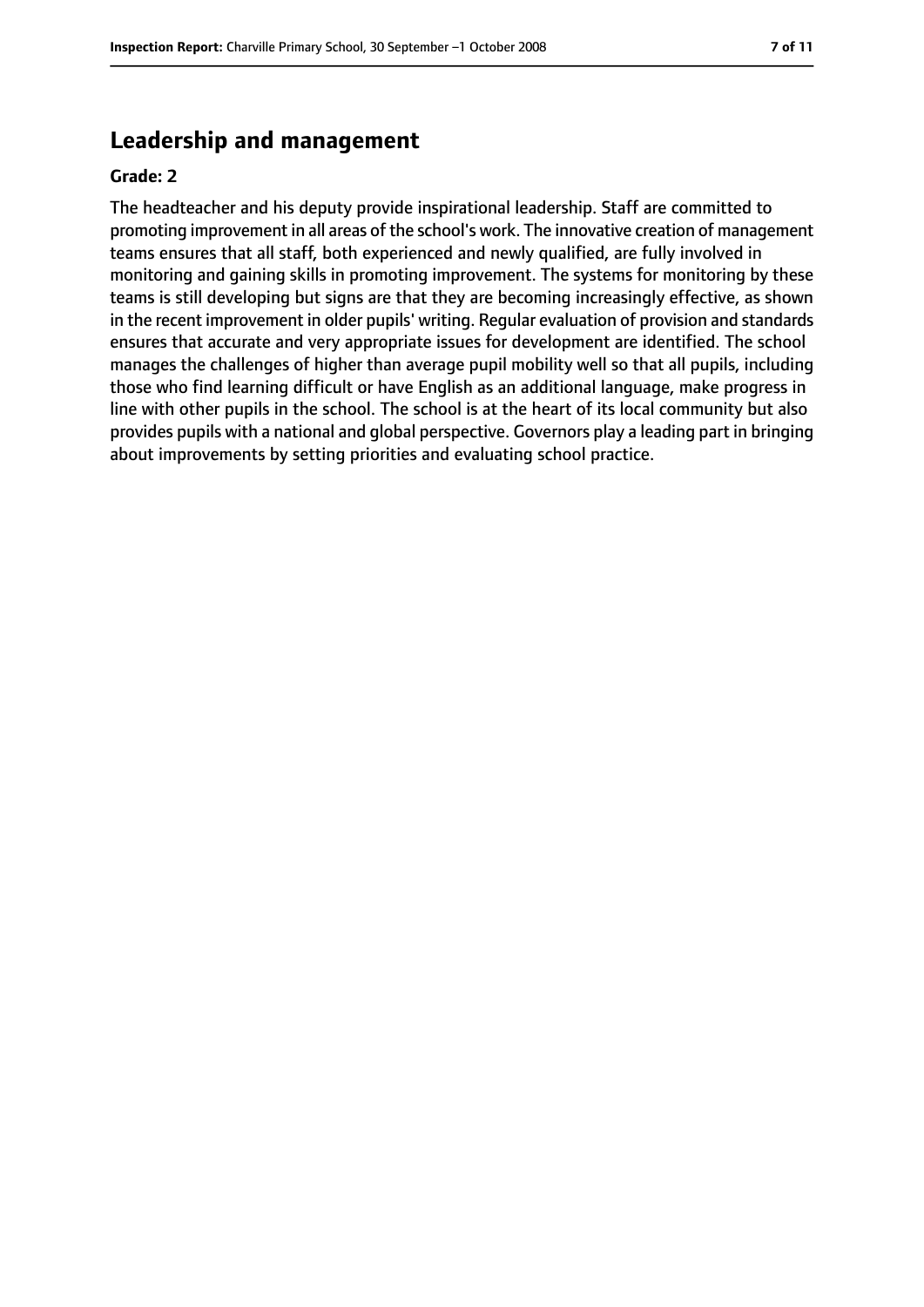**Any complaints about the inspection or the report should be made following the procedures set out in the guidance 'Complaints about school inspection', which is available from Ofsted's website: www.ofsted.gov.uk.**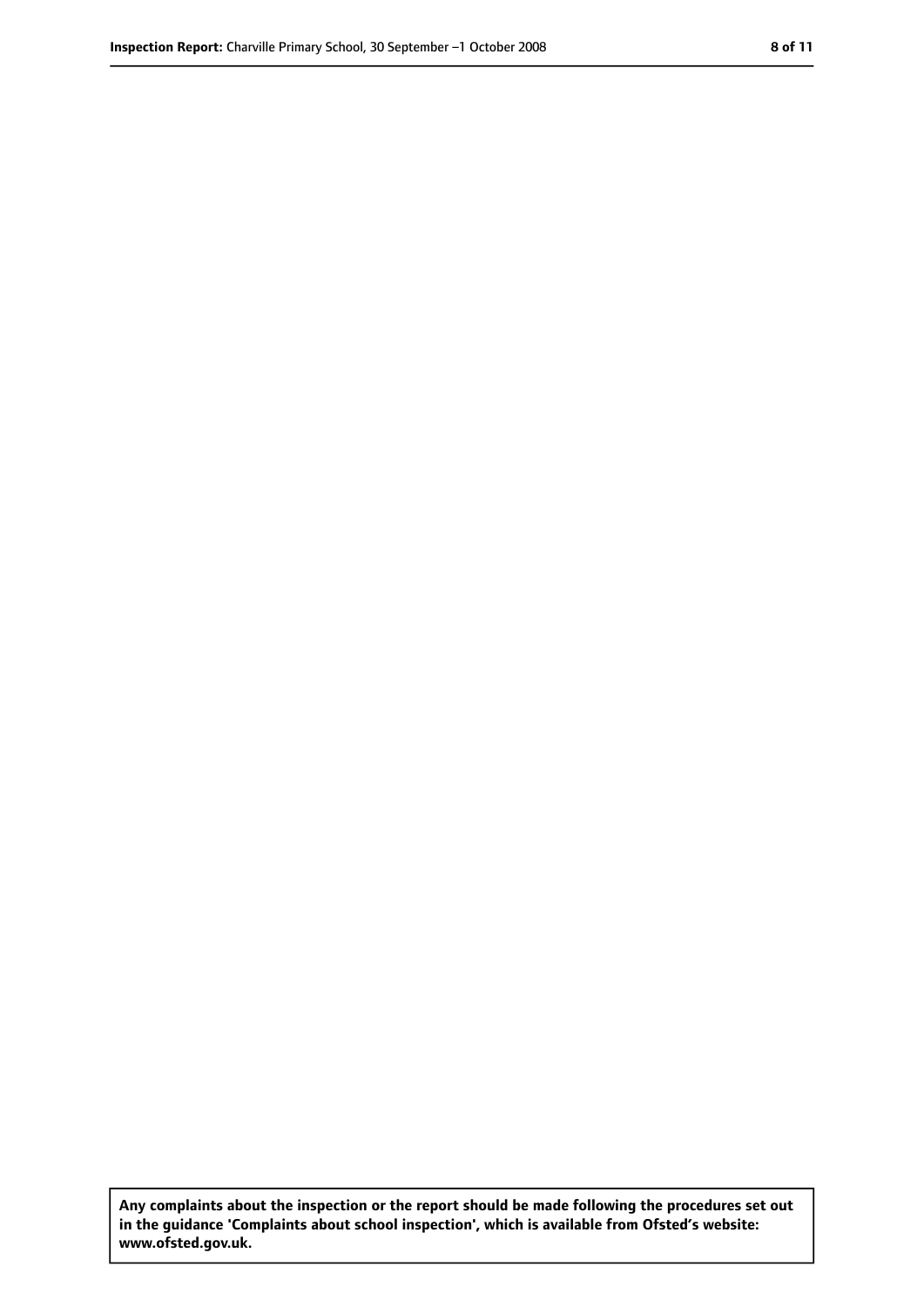## **Inspection judgements**

| Key to judgements: grade 1 is outstanding, grade 2 good, grade 3 satisfactory, and | School  |
|------------------------------------------------------------------------------------|---------|
| arade 4 inadequate                                                                 | Overall |

#### **Overall effectiveness**

| How effective, efficient and inclusive is the provision of<br>education, integrated care and any extended services in meeting the<br>needs of learners? |     |
|---------------------------------------------------------------------------------------------------------------------------------------------------------|-----|
| Effective steps have been taken to promote improvement since the last<br>inspection                                                                     | Yes |
| How well does the school work in partnership with others to promote learners'<br>well being?                                                            |     |
| The capacity to make any necessary improvements                                                                                                         |     |

### **Effectiveness of the Early Years Foundation Stage**

| How effective is the provision in meeting the needs of children in the<br><b>EYFS?</b>       |  |
|----------------------------------------------------------------------------------------------|--|
| How well do children in the EYFS achieve?                                                    |  |
| How good are the overall personal development and well-being of the children<br>in the EYFS? |  |
| How effectively are children in the EYFS helped to learn and develop?                        |  |
| How effectively is the welfare of children in the EYFS promoted?                             |  |
| How effectively is provision in the EYFS led and managed?                                    |  |

#### **Achievement and standards**

| How well do learners achieve?                                                                               |  |
|-------------------------------------------------------------------------------------------------------------|--|
| The standards <sup>1</sup> reached by learners                                                              |  |
| How well learners make progress, taking account of any significant variations<br>between groups of learners |  |
| How well learners with learning difficulties and/or disabilities make progress                              |  |

<sup>&</sup>lt;sup>1</sup>Grade 1 - Exceptionally and consistently high; Grade 2 - Generally above average with none significantly below average; Grade 3 - Broadly average to below average; Grade 4 - Exceptionally low.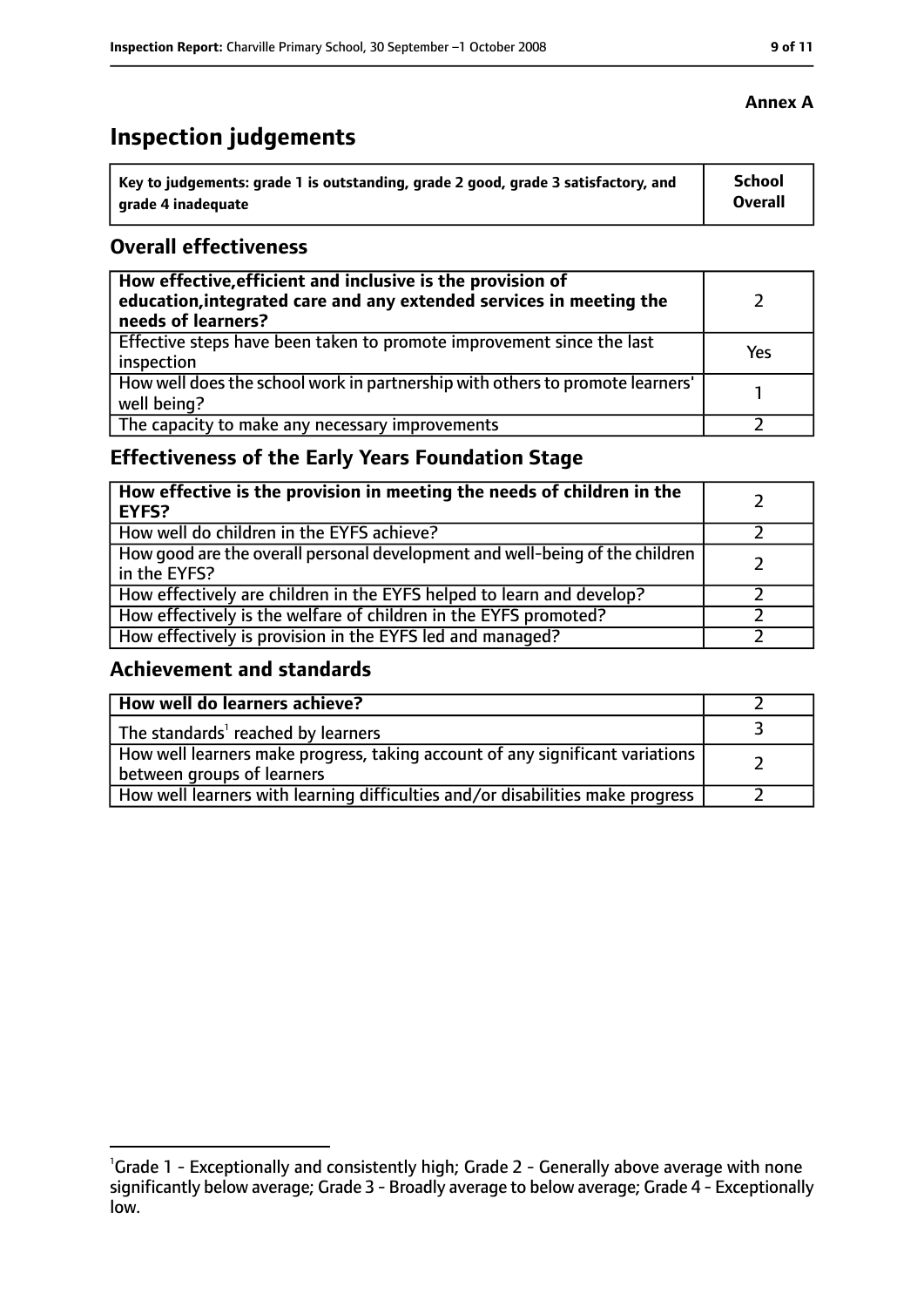### **Personal development and well-being**

| How good are the overall personal development and well-being of the<br>learners?                                 |  |
|------------------------------------------------------------------------------------------------------------------|--|
| The extent of learners' spiritual, moral, social and cultural development                                        |  |
| The extent to which learners adopt healthy lifestyles                                                            |  |
| The extent to which learners adopt safe practices                                                                |  |
| The extent to which learners enjoy their education                                                               |  |
| The attendance of learners                                                                                       |  |
| The behaviour of learners                                                                                        |  |
| The extent to which learners make a positive contribution to the community                                       |  |
| How well learners develop workplace and other skills that will contribute to<br>their future economic well-being |  |

### **The quality of provision**

| How effective are teaching and learning in meeting the full range of<br>learners' needs?              |  |
|-------------------------------------------------------------------------------------------------------|--|
| How well do the curriculum and other activities meet the range of needs and<br>interests of learners? |  |
| How well are learners cared for, quided and supported?                                                |  |

### **Leadership and management**

| How effective are leadership and management in raising achievement<br>and supporting all learners?                                              |     |
|-------------------------------------------------------------------------------------------------------------------------------------------------|-----|
| How effectively leaders and managers at all levels set clear direction leading<br>to improvement and promote high quality of care and education |     |
| How effectively leaders and managers use challenging targets to raise standards                                                                 |     |
| The effectiveness of the school's self-evaluation                                                                                               |     |
| How well equality of opportunity is promoted and discrimination eliminated                                                                      |     |
| How well does the school contribute to community cohesion?                                                                                      |     |
| How effectively and efficiently resources, including staff, are deployed to<br>achieve value for money                                          |     |
| The extent to which governors and other supervisory boards discharge their<br>responsibilities                                                  |     |
| Do procedures for safeguarding learners meet current government<br>requirements?                                                                | Yes |
| Does this school require special measures?                                                                                                      | No  |
| Does this school require a notice to improve?                                                                                                   | No  |